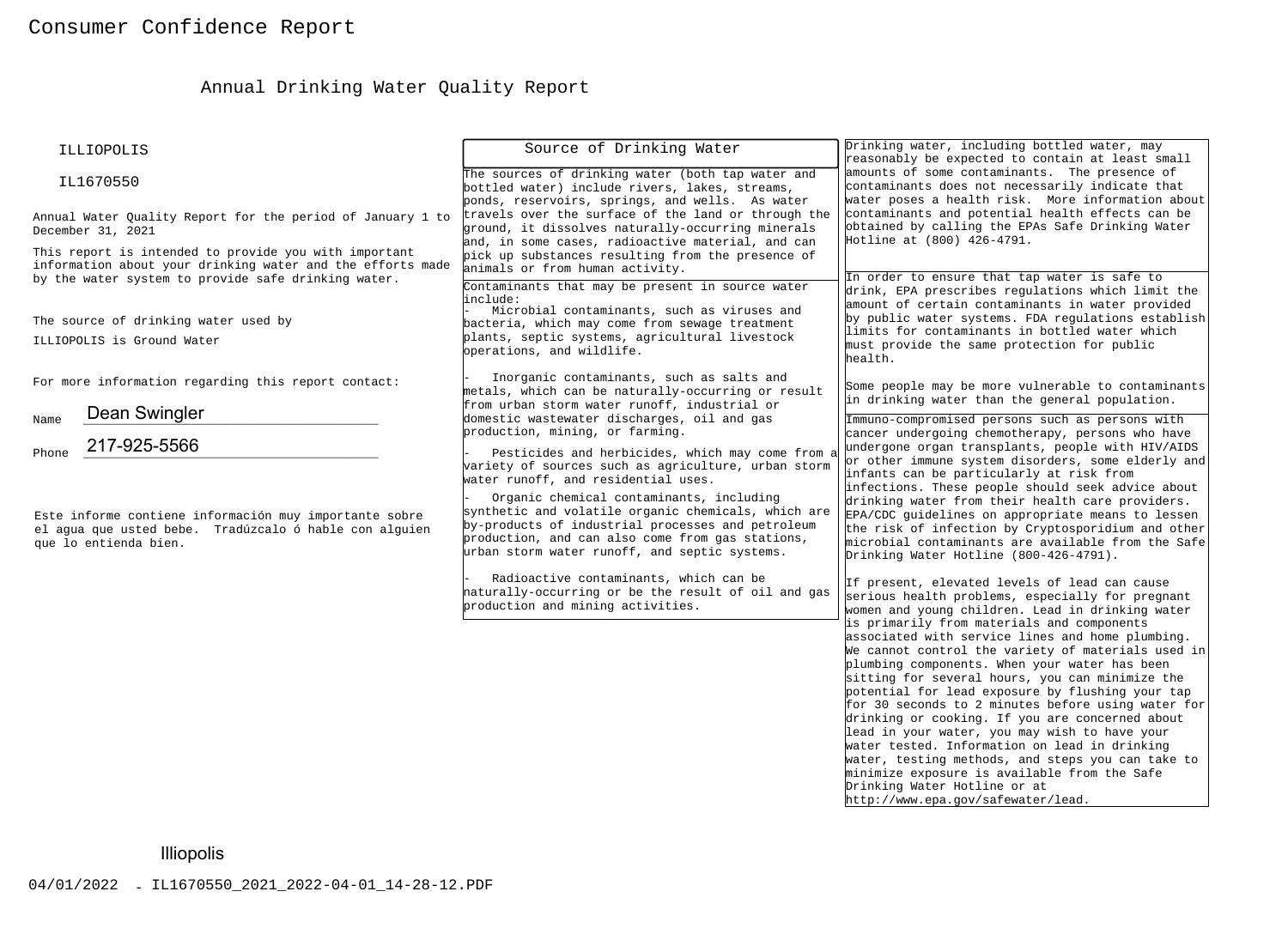#### Source Water Information

| Source Water Name | Type of Water | Report Status | Location              |
|-------------------|---------------|---------------|-----------------------|
| WELL 16 (00398)   | GM            |               |                       |
| WELL 17 (00749)   | GM            |               | 1835 FT NW OF WELL 14 |
| WELL 18 (00883)   | GM            |               |                       |
| WELL 19 (01121)   | GM            |               | SW OF ILLIOPOLIS      |
| WELL 9 (50112)    | GM            |               | 163 FT NW OF WELL 14  |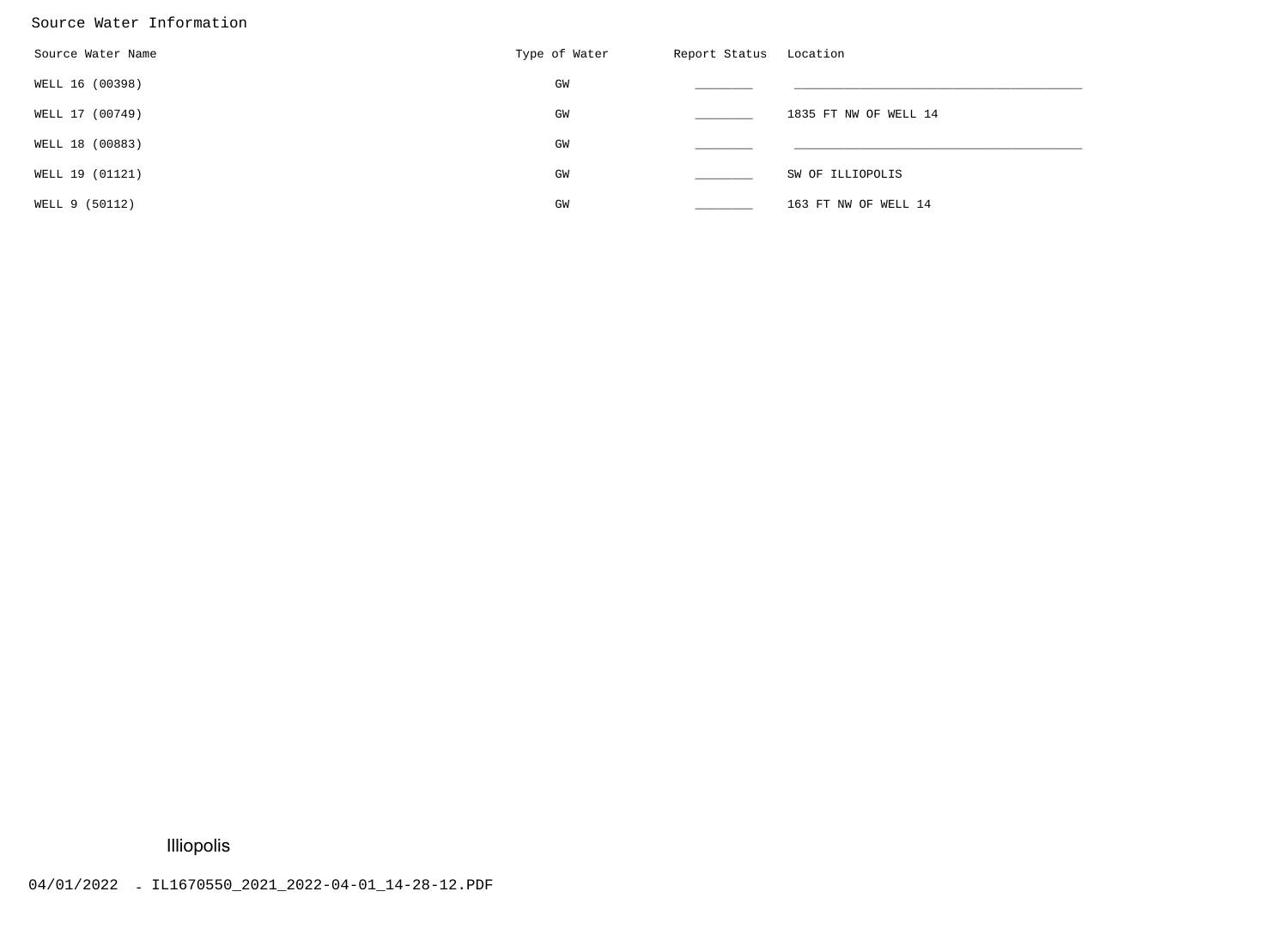#### Source Water Assessment

We want our valued customers to be informed about their water quality. If you would like to learn more, please feel welcome to attend any of our regularly scheduled meetings. The source water assessment for our supply has been completed by the Illinois EPA. If you would like a copy of this information, please stopby City Hall or call our water operator at 217-925-5566 \_\_\_\_\_\_. To view a summary version of the completed Source Water Assessments, including: Importance of Source Water; Susceptibility to Contamination Determination; and documentation/recommendation of Source Water Protection Efforts, you may access the Illinois EPAwebsite at http://www.epa.state.il.us/cgi-bin/wp/swap-fact-sheets.pl.

Source of Water: ILLIOPOLISTo determine The Illiopolis well's susceptibility to groundwater contamination, the Well Site Survey, published in 1999, and therecharge area survey, performed by IRWA in 2010, was reviewed. During the surveys of name's source water protection area, Illinois EPA staff recorded potential sources, routes, or possible problem sites within the 400 foot minimum setback zones and 1,000 foot maximum setback zones and IRWA recorded siteswithin the recharge areas. No sites are located within either the setback zones or the recharge area around wells.The Illinois EPA considers the sourcewater of this facility to not be susceptible to VOC contamination. However, the source water is susceptible to SOC and IOC contamination. This determination is based on a number of criteria including: monitoring conducted at the wells, monitoring conducted at the entry point to the distribution system, the available hydrogeologic data on the wells, and the land-use activities in the recharge area of the wells. As such, the Illinois EPA has provided5-year recharge area calculations for the wells.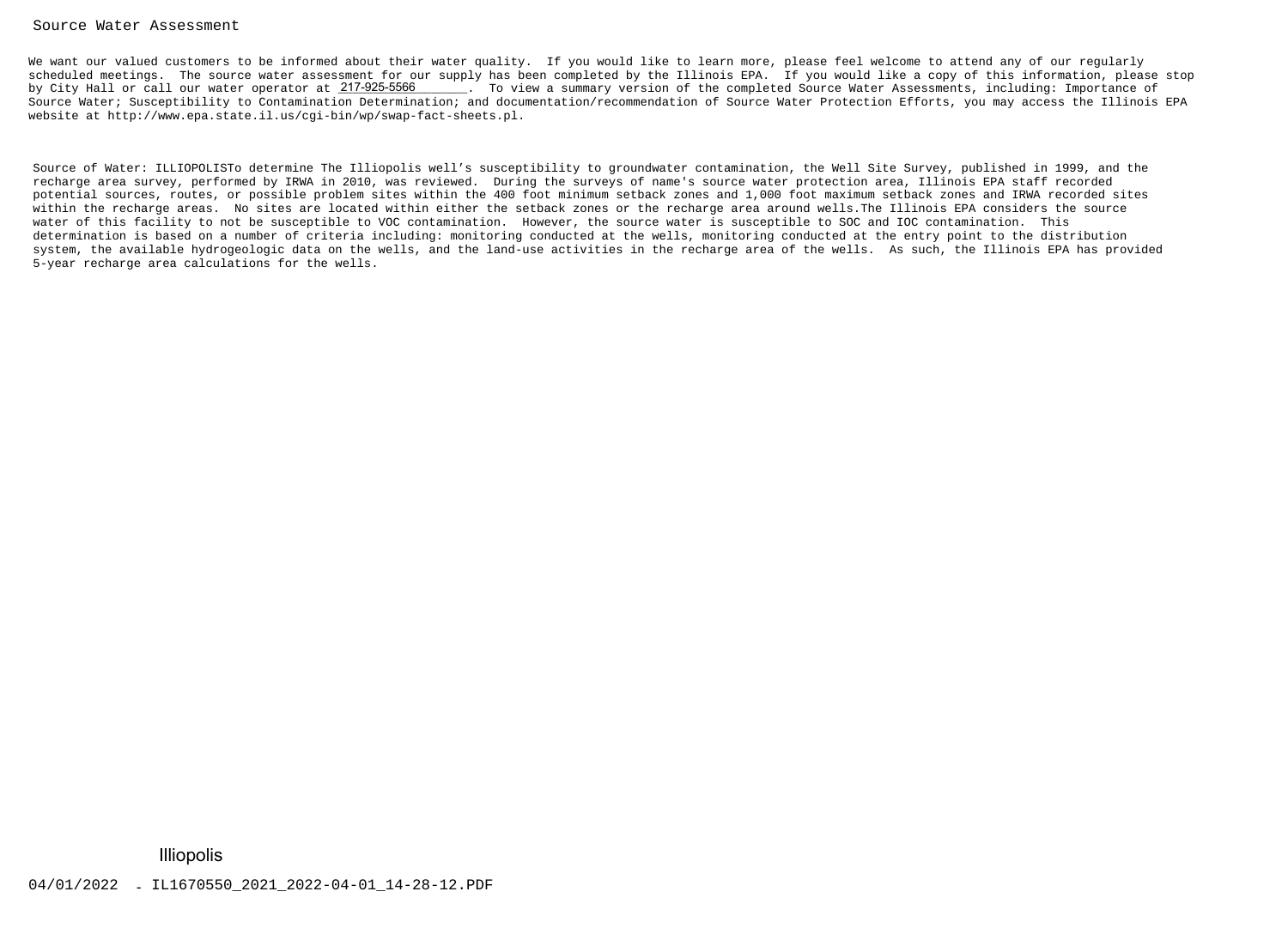#### **2021Regulated Contaminants Detected**

#### **Coliform Bacteria**

| Maximum<br>Contaminant Level<br>Goal | Maximum<br>Contaminant<br>Level | Positive | Total Coliform   Highest No. of Fecal Coliform or E.<br>Coli Maximum<br>Contaminant Level | Total No. of<br>Positive E. Coli or<br>Fecal Coliform<br>Samples |   | Violation Likely Source of Contamination |
|--------------------------------------|---------------------------------|----------|-------------------------------------------------------------------------------------------|------------------------------------------------------------------|---|------------------------------------------|
|                                      | . positive<br>monthly sample.   |          |                                                                                           |                                                                  | Ν | Naturally present in the environment.    |

## **Lead and Copper**

Definitions:

 Action Level Goal (ALG): The level of a contaminant in drinking water below which there is no known or expected risk to health. ALGs allow for a margin ofsafety.

|  | Action Level: The concentration of a contaminant which, if exceeded, triggers treatment or other requirements which a water system must follow. |  |  |  |  |  |  |  |  |  |  |  |
|--|-------------------------------------------------------------------------------------------------------------------------------------------------|--|--|--|--|--|--|--|--|--|--|--|
|--|-------------------------------------------------------------------------------------------------------------------------------------------------|--|--|--|--|--|--|--|--|--|--|--|

| Lead and Copper | Date Sampled | MCLG | Action Level<br>(AL) | 90th<br>Percentile | # Sites Over<br>AL | Units | Violation | Likely Source of Contamination                                                                                |
|-----------------|--------------|------|----------------------|--------------------|--------------------|-------|-----------|---------------------------------------------------------------------------------------------------------------|
| Copper          | 09/27/2019   | 1.3  | 1.3                  | 0.12               |                    | ppm   | N         | Erosion of natural deposits; Leaching from<br>wood preservatives; Corrosion of household<br>plumbing systems. |
| Lead            | 09/27/2019   |      | 15                   | 2.9                |                    | ppb   | N         | Corrosion of household plumbing systems;<br>Erosion of natural deposits.                                      |

#### **Water Quality Test Results**

| Definitions:                      | The following tables contain scientific terms and measures, some of which may require explanation.                                                                                                                                                                         |
|-----------------------------------|----------------------------------------------------------------------------------------------------------------------------------------------------------------------------------------------------------------------------------------------------------------------------|
| Avq:                              | Requiatory compliance with some MCLs are based on running annual average of monthly samples.                                                                                                                                                                               |
| Level 1 Assessment:               | A Level 1 assessment is a study of the water system to identify potential problems and determine (if possible) why<br>total coliform bacteria have been found in our water system.                                                                                         |
| Level 2 Assessment:               | A Level 2 assessment is a very detailed study of the water system to identify potential problems and determine (if<br>possible) why an E. coli MCL violation has occurred and/or why total coliform bacteria have been found in our water<br>system on multiple occasions. |
| Maximum Contaminant Level or MCL: | The highest level of a contaminant that is allowed in drinking water. MCLs are set as close to the MCLGs as feasible<br>using the best available treatment technology.                                                                                                     |
|                                   | Maximum Contaminant Level Goal or MCLG: The level of a contaminant in drinking water below which there is no known or expected risk to health. MCLGs allow<br>for a margin of safety.                                                                                      |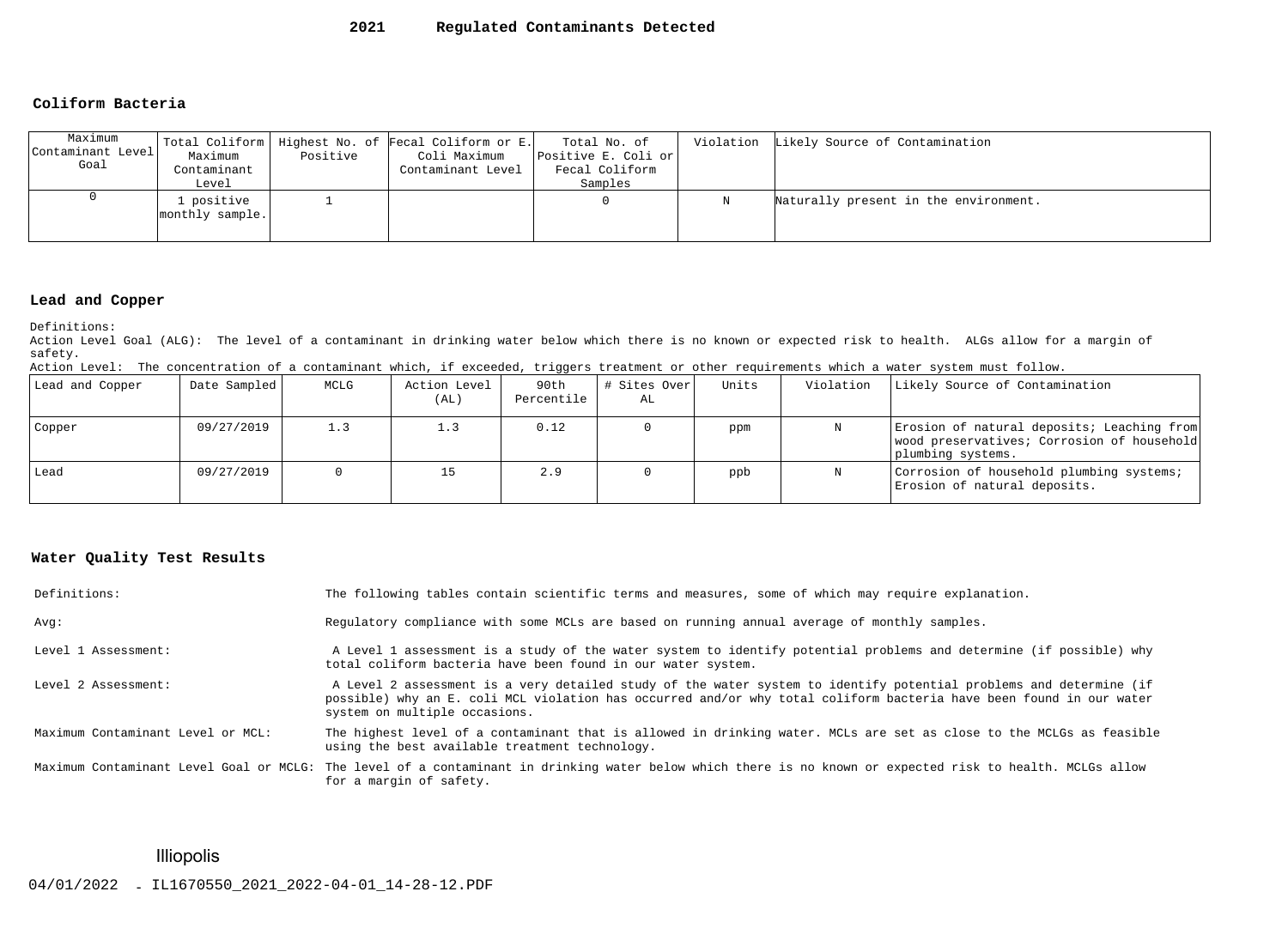### **Water Quality Test Results**

| MRDL:                                                 | Maximum residual disinfectant level or The highest level of a disinfectant allowed in drinking water. There is convincing evidence that addition of a<br>disinfectant is necessary for control of microbial contaminants. |
|-------------------------------------------------------|---------------------------------------------------------------------------------------------------------------------------------------------------------------------------------------------------------------------------|
| Maximum residual disinfectant level<br>qoal or MRDLG: | The level of a drinking water disinfectant below which there is no known or expected risk to health. MRDLGs do not<br>reflect the benefits of the use of disinfectants to control microbial contaminants.                 |
| na:                                                   | not applicable.                                                                                                                                                                                                           |
| $m$ rem $:$                                           | millirems per year (a measure of radiation absorbed by the body)                                                                                                                                                          |
| ppb:                                                  | micrograms per liter or parts per billion - or one ounce in 7,350,000 gallons of water.                                                                                                                                   |
| ppm:                                                  | milligrams per liter or parts per million - or one ounce in 7,350 gallons of water.                                                                                                                                       |
| Treatment Technique or TT:                            | A required process intended to reduce the level of a contaminant in drinking water.                                                                                                                                       |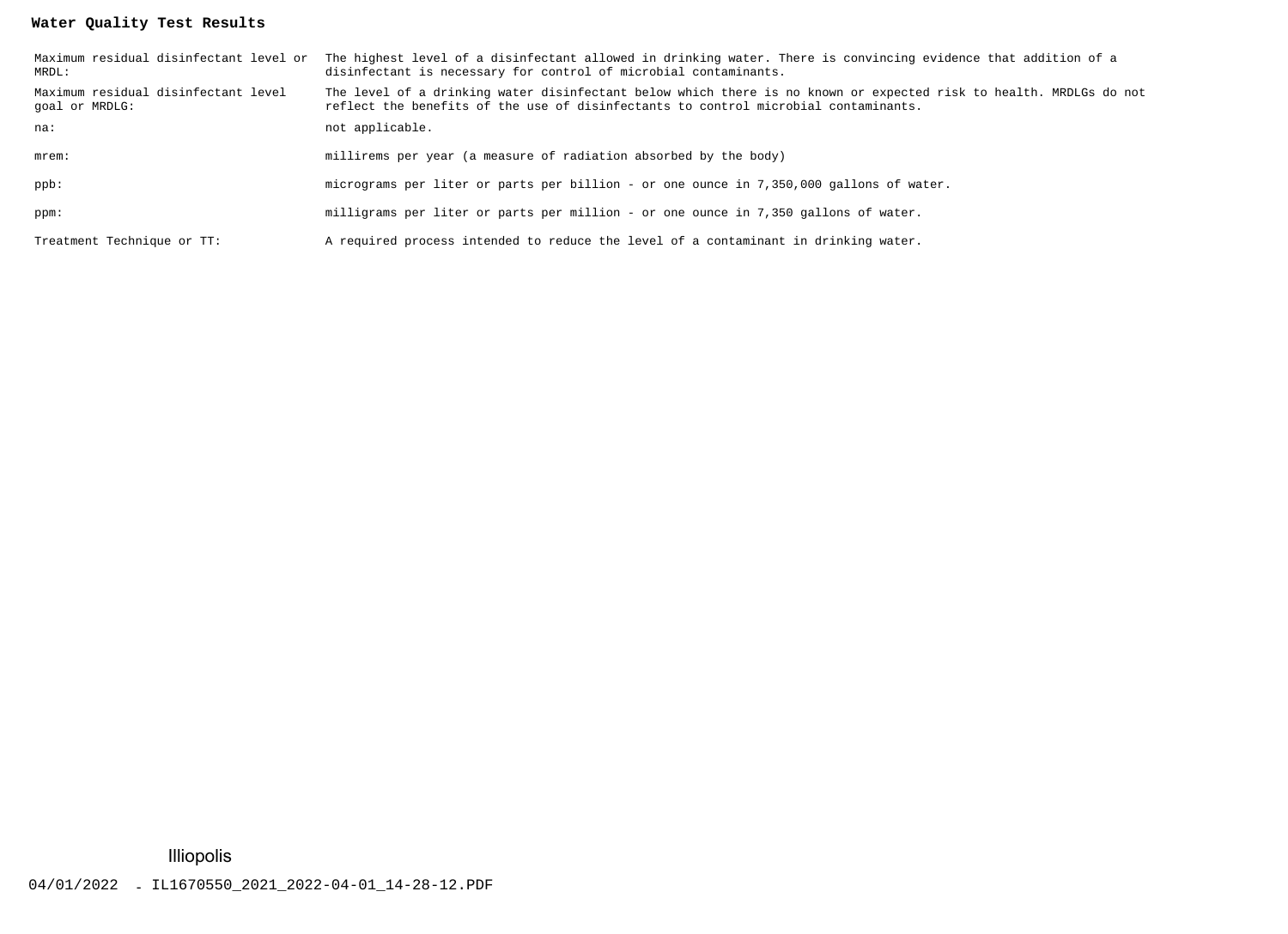#### **Regulated Contaminants**

| Disinfectants and<br>Disinfection By-<br>Products | Collection<br>Date | Detected                  | Highest Level Range of Levels<br>Detected | MCLG                     | MCL            | Units |             | Violation Likely Source of Contamination                                                                                                |
|---------------------------------------------------|--------------------|---------------------------|-------------------------------------------|--------------------------|----------------|-------|-------------|-----------------------------------------------------------------------------------------------------------------------------------------|
| Chlorine                                          | 12/31/2021         | $\mathbf{1}$              | $0.79 - 1.52$                             | $MRDLG = 4$              | $MRDL = 4$     | ppm   | N           | Water additive used to control microbes.                                                                                                |
| Haloacetic Acids<br>(HAA5)                        | 2021               | 20                        | $9.25 - 29.9$                             | No goal for<br>the total | 60             | ppb   | N           | By-product of drinking water disinfection.                                                                                              |
| Total Trihalomethanes<br>(TTHM)                   | 2021               | 93                        | $47 - 143$                                | No goal for<br>the total | 80             | ppb   | Y           | By-product of drinking water disinfection.                                                                                              |
| Inorganic<br>Contaminants                         | Collection<br>Date | Highest Level<br>Detected | Range of Levels<br>Detected               | MCLG                     | <b>MCL</b>     | Units | Violation   | Likely Source of Contamination                                                                                                          |
| Barium                                            | 10/07/2020         | 0.047                     | $0.047 - 0.047$                           | 2                        | $\overline{a}$ | ppm   | $\mathbf N$ | Discharge of drilling wastes; Discharge from<br>metal refineries; Erosion of natural deposits.                                          |
| Fluoride                                          | 10/07/2020         | 0.364                     | $0.364 - 0.364$                           | $\overline{4}$           | 4.0            | ppm   | $\mathbf N$ | Erosion of natural deposits; Water additive<br>which promotes strong teeth; Discharge from<br>fertilizer and aluminum factories.        |
| Nitrate [measured as<br>Nitrogen]                 | 2021               | 0.44                      | $0.44 - 0.44$                             | 10                       | 10             | ppm   | $_{\rm N}$  | Runoff from fertilizer use; Leaching from<br>septic tanks, sewage; Erosion of natural<br>deposits.                                      |
| Sodium                                            | 10/07/2020         | 73                        | $73 - 73$                                 |                          |                | ppm   | $\mathbf N$ | Erosion from naturally occuring deposits.<br>Used in water softener regeneration.                                                       |
| Zinc                                              | 10/07/2020         | 0.0073                    | $0.0073 - 0.0073$                         | $5^{\circ}$              | $5^{\circ}$    | ppm   | $\mathbf N$ | This contaminant is not currently regulated by<br>the USEPA. However, the state regulates.<br>Naturally occurring; discharge from metal |